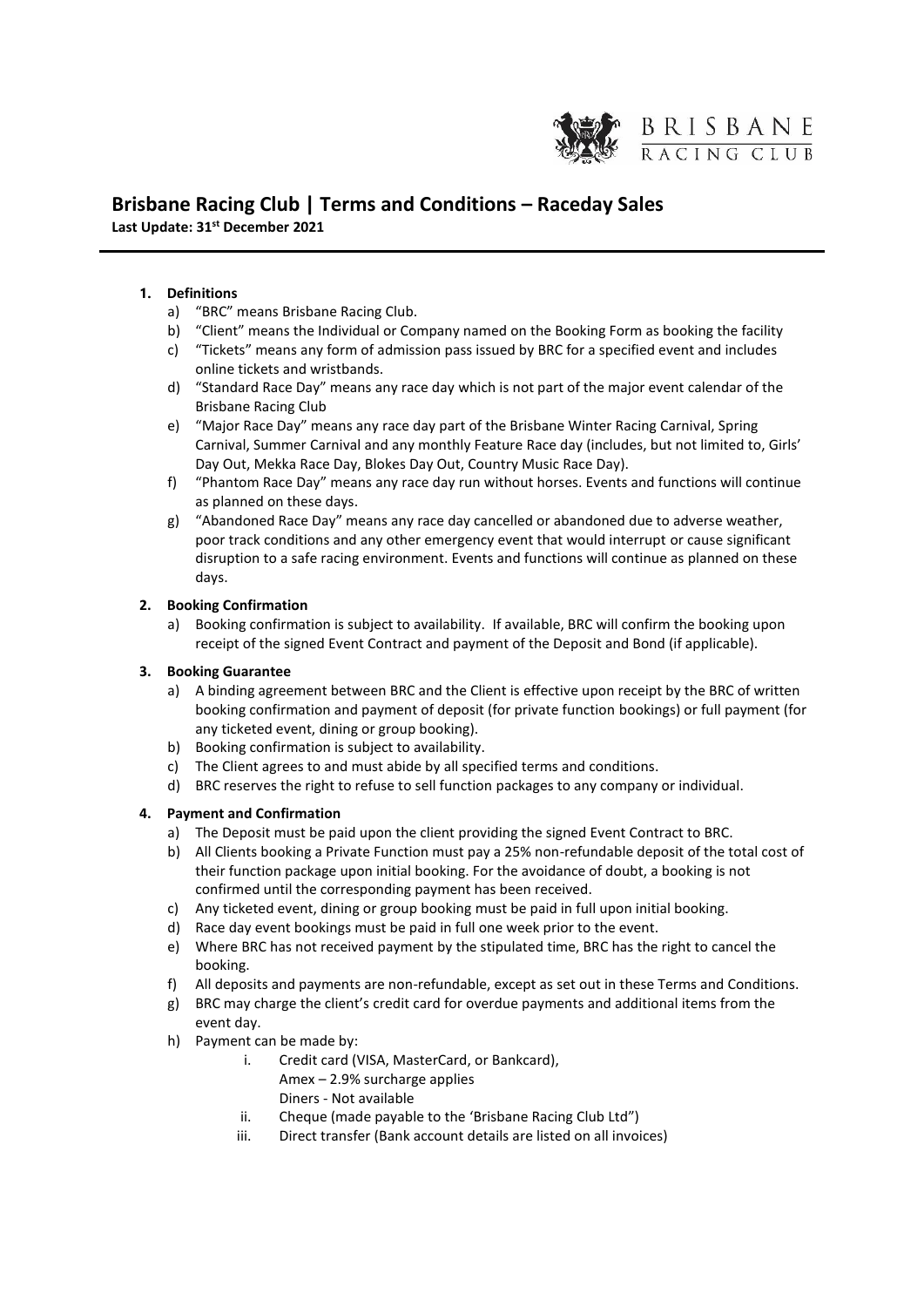1.Direct Deposit Details: **ANZ**

| <b>BSB</b>          | 014-247                         |
|---------------------|---------------------------------|
| Account             | 836721676                       |
| <b>Account Name</b> | <b>Brisbane Racing Club Ltd</b> |

- i) Client is requested to use their Invoice number as the reference for any payments. Please forward a remittance to your BRC Sales Team representative upon completion of payment.
- j) Where Client has opted for Beverages on Consumption (or Bar Tab) payment must be made on the day at the conclusion of the event. Cash or accepted Credit Cards (see 3.6) are the only acceptable methods of payment. Cheques will not be accepted.

# **5. Pricing**

*Food & Beverage*

- a) Pricing for food and beverage is subject to change depending on services required, seasonal produce and factors outside of the control of BRC.
- b) The Minimum Food and Beverage Spend quoted at the time of booking is for the period outlined in the contract. Any additional timings may include an additional fee. This is at the discretion of BRC to outline.
- c) If the food and beverage consumed at the event is less than the Minimum Food and Beverage Spend, the Minimum Food and Beverage Spend is payable by the client.
- d) The client is responsible for payment of the charges for food and beverage consumed at the event in excess of the Minimum Food and Beverage Spend.
- e) All pricing listed is inclusive of GST.

# **6. Cancellation or Postponement**

- **a) COVID-19: If the event is cancelled due to Queensland Government COVID-19 lockdown, the following credits and refunds will be offered:** 
	- **a. Ticketed functions will be refunded**
	- **b. Private spaces will be issued a credit**
- **b) It is acknowledged and agreed as a hospitality venue, the Brisbane Racing Club will implement the Queensland Government vaccination mandate effective from Friday 17 December 2021.From that date, only double vaccinated patrons will be able to enter our venues. Therefore, all Members and their guests, licensed racing personnel, industry partners and patrons will require a Government-issued COVID-19 vaccination certificate to be permitted entry to both Eagle Farm and Doomben Racecourse. For further information, please visit the Qld Health website**
- c) Before purchasing tickets carefully review your event and ticket selection, no refunds or exchanges will be available on any purchase except as required by and/or specified by the Live Performance Australia Ticketing Code of Practice Consumer Code (where your event is located in Australia) or as otherwise required by law. Incorrect purchases are NOT guaranteed a refund and are at the discretion of BRC.
- d) Nothing in these Terms is intended to exclude, modify or limit the operation of the Australian Consumer Law or Consumer Guarantees Act 1993 and the Fair Trading Act 1986 (New Zealand) with respect to refunds.
- e) Notice of cancellation or postponement for Standard Race Days must be communicated in writing to BRC and the cancellation fee will be subject to the notice period prior to event date as follows:
	- i. If cancellation is received ten (10) days or more from event date, client may receive the option (at BRC's discretion) to transfer booking to another date, with payments received transferred across to secure new date, resulting in no penalty to the Client.
	- ii. If cancellation is received within less than ten (10) days of event date, BRC will retain the payments received to cover any incurred costs related to the event.
- f) Notice of cancellation or postponement for Major Race Days must be communicated in writing to BRC and the cancellation fee will be subject to the notice period prior to event date as follows:
	- i. If cancellation is received four (4) weeks or more from event date, client may receive the option (at BRC's discretion) to transfer booking to another date, with payments received transferred across to secure new date, resulting in no penalty to the Client.
	- ii. If cancellation is received within less than four (4) weeks of event date, BRC will retain the payments received to cover any incurred costs related to the event.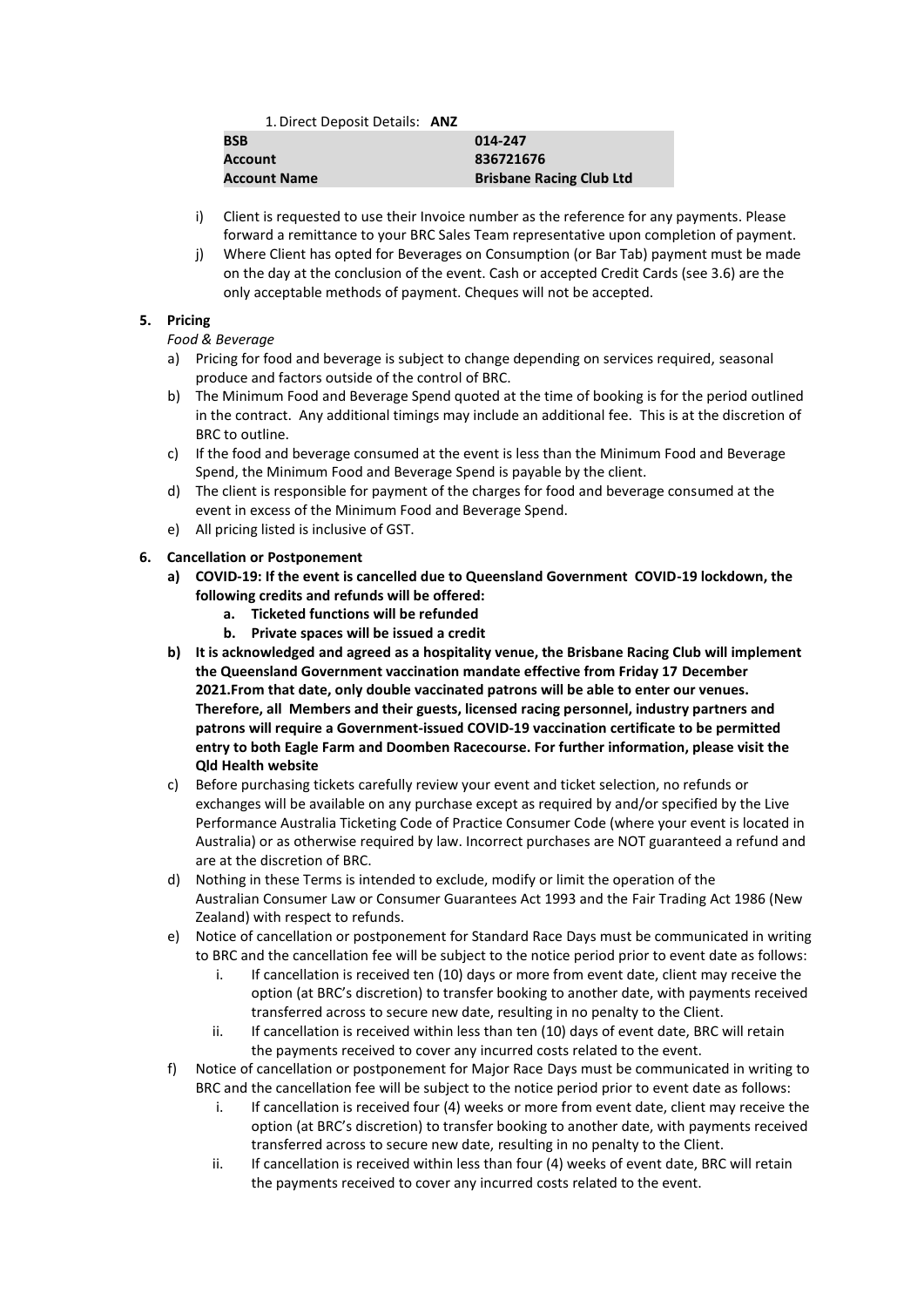g) All payments received by Clients for bookings are non-refundable. Refunds will not be offered at any stage for cancellations.

# **7. Final numbers, dietary requirements and menu selections**

- a) All catering requirements and minimum guest numbers must be provided to BRC.
	- i. No later than one (1) week prior to the event for standard race days and events.
		- ii. No later than four (4) weeks prior to major events such as Brisbane Racing Carnival race days and Melbourne Cup Race day. Should the Client not provide the above details by the due dates, the Event Details will be treated as final.
- b) Increases to the guest numbers may be made up until three (3) days prior to the event, provided the guest numbers do not increase by more than 10% of the number previously advised. Any additions to numbers past the due date will result in an additional fee for each additional guest.

# **8. Event timing**

a) It is the Client's responsibility to ensure that any required bump in/out time are covered in the Event Details for guaranteed access. If no specific time frame has been listed, this will be subject to BRC's event schedule and only 30 minutes may be available pre and post event to the Client.

## **9. Facility Signage**

- a) A Client's own signage is permitted inside a corporate marquee or facility only.
- b) BRC reserves the right to refuse inappropriate signage.
- c) All signage must be free-standing and secured. Signage and posters cannot be attached to walls in any manner that may create damage to paintwork or other surfaces. For external venues, not signage can be track facing and/or visible from the broadcast.
- d) Dining facilities signage will be provided by BRC: laminated name card on the table(s) with booking name indicated by point of contact upon confirmation of booking details.
- e) Function facilities signage will be provided by BRC: laminated A4 sign at space entrance with booking name indicated by point of contact upon confirmation of booking details.

## **10. Minors**

- a) Persons under the age of 18 years of age are not permitted entry to the racecourse unless accompanied by their Legal Guardian.
- b) Persons under the age of 18 years of age are strictly not allowed to attend and/or participate in any function indicated as 18+ in the package description. Client may be asked to provide a proof of ID (passport, driver's license) upon arrival to the licensed area to verify their age.

# **11. Security**

- a) Should BRC deem it necessary for a specific event, security guards may be engaged at the cost of the client.
- b) All security guards are to be booked though BRC. This information is to be confirmed at the time of booking confirmation
- c) A 4-hour minimum callout fee applies. Security must commence 15 minutes before guest arrival and work until 15 minutes after departure.

# **12. Use of Facilities**

- a) Clients are permitted to use the facility only on the dates and event times designated in the Event Details.
- b) Clients are responsible for providing event hosts to manage the identification of guests into their event or function facility.
- c) BRC accepts no responsibility for security of goods supplied by the Client.
- d) The Venue opens to patrons thirty minutes prior to the advised event commencement time, unless otherwise agreed.
- e) Site inspections prior to event day may be organised upon request of the Client to BRC. Clients are not allowed on course without the presence of a BRC representative.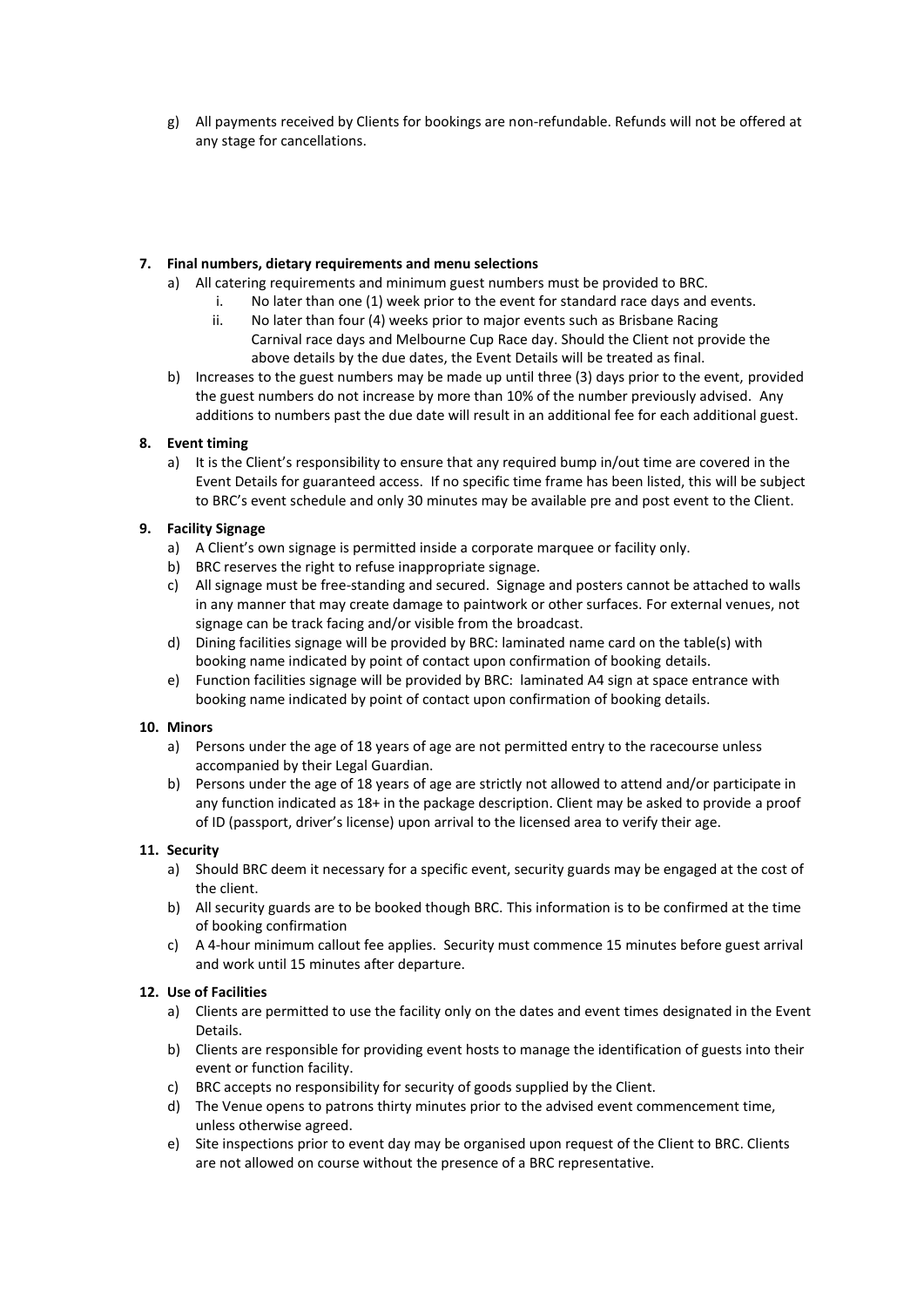f) No fireworks, balls, balloons, loud objects or confetti are permitted. Clients will need to provide a full list of items they are to bring on the day for review.

# **13. Catering**

- a) The Client accepts that BRC will be the sole provider of all food and beverage in the venue.
- b) All Catering revenue will be retained by BRC. BRC is responsible for the conduct of BRC catering and any food & beverage vendors providing catering services. BRC will take reasonable precautions to ensure that BRC catering and the food & beverage vendors comply with applicable laws.
- c) Menus are indicative only and subject to due to seasonal variances and BRC discretion.

## **14. Beverages**

- a) BRC follows guidelines for responsible service of alcohol.
- b) No alcoholic beverages are permitted to be brought to the Venue by the Client.
- c) BRC reserves the right to search any vehicles to ensure liquor is not brought onto the venue.
- d) A cash bar set up fee may be applied by BRC depending on the details and nature of the Event.
- e) Vintages of wine may vary due to availability.
- f) Beverage packages included as part of ticketed functions cannot be altered to suit personal preferences, allergies, medical conditions or pregnancies. Tickets cannot be subject to price reductions on any of these reasons.

## **15. Goods and Services**

- a) Except where agreed, clients must use BRC approved contractors for the provision of goods and services for the Event.
- b) A full list of approved contractors can be obtained from the BRC Administrator Office or Sales Team.
- c) Any contractor requesting access to the BRC prior, during or after an event needs to complete the online Workplace, Health and Safety induction. Failing its completion, access will not be granted.

## **16. Force Majeure**

- a) If any part of any event day, including any race, performance, event or any other element is cancelled, abandoned or postponed, in whole or in part, due to adverse weather conditions or for any other cause beyond BRC's control, there is no right to refund or exchange and no obligation is assumed by BRC for the arrangement of a substitute event, performance or any other element.
- b) Programs, menus, duration and timing may be subject to alteration without notice. BRC reserves the right to vary, add, withdraw or alter programs, menus and facilities without notice.

## **17. Responsibility and Damages**

- a) BRC is not responsible for any damage to equipment brought onto site.
- b) Photographs may be taken of the site prior to the installation period and after completion of dismantle to assist with a dilapidation report.
- c) The client is responsible for any damage caused by their guests to property supplied by BRC and approved contractors.
- d) On completion of bump out the venue must be left clean and tidy. An additional cleaning fee may be charged by BRC at the conclusion of the Event depending on the condition of the venue.
- e) BRC will not be responsible for any stock left on site prior to or at the conclusion of the Event and BRC may dispose of any stock at the expense of the Client.
- f) No items may be attached to walls/hung from the ceiling.
- g) If at any time during the bump in, event or bump out the fire alarm is activated other than by BRC, the client must pay an amount charged to BRC by the emergency service for their attendance to the site.

# **18. Noise restrictions**

- a) The provision of entertainment, music or related activities in any outdoor area of the premises is prohibited from 10.00pm to 9.00am.
- b) So as to comply with its obligations under the liquor license, noise emanating from entertainment, music or related activities in any area of the site must not exceed the following levels: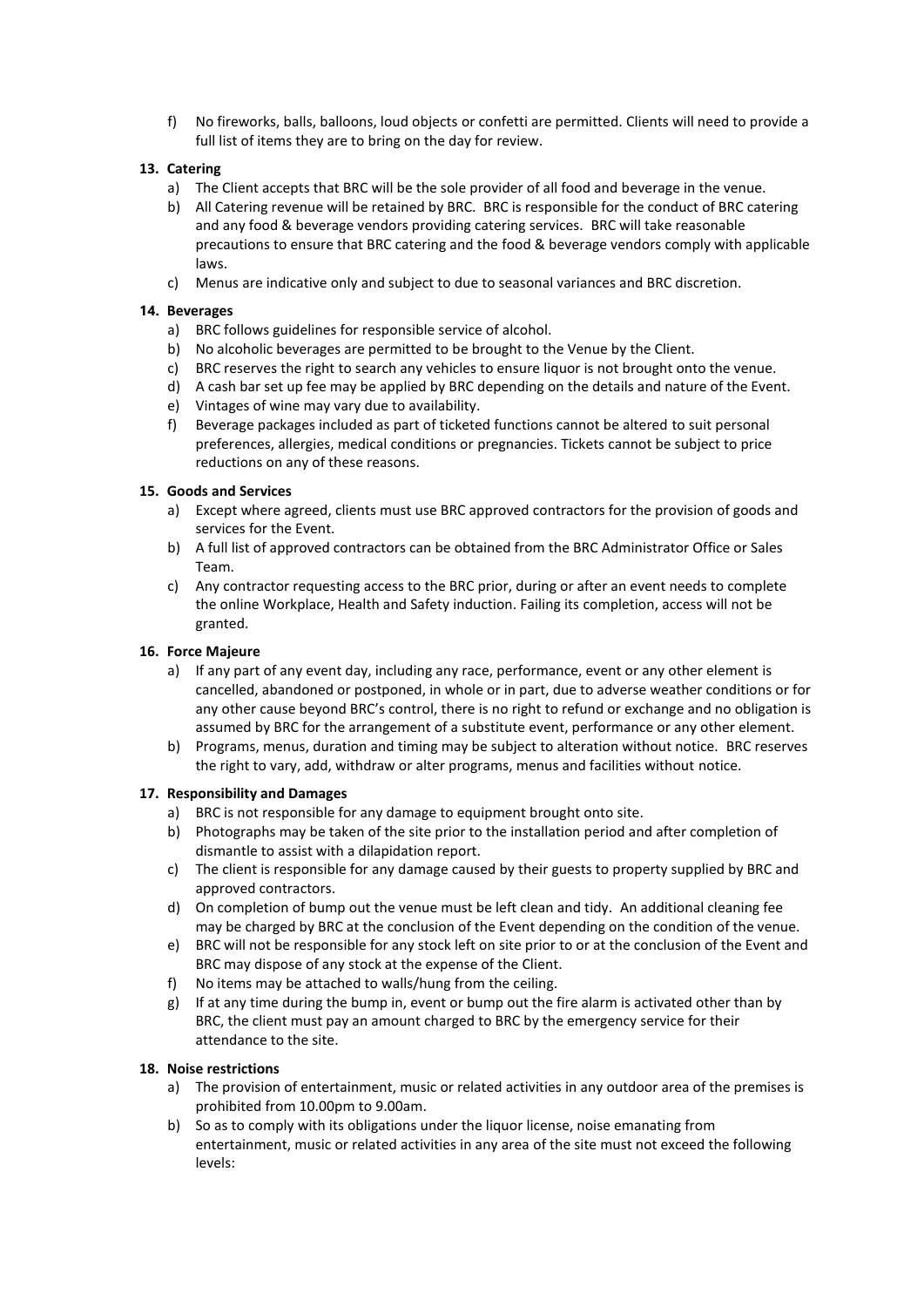- i. Outdoor areas 90dB(A), fast response when measured approximately 15 metres from the source of the noise every 30 minutes.
- ii. Indoor areas 75dB(C) fast response, when measured three (3) metres from the source of the noise.
- c) All noise is required to cease at 12 midnight in accordance with BRC's Liquor License.
- d) A full schedule will be provided to the client by the BRC to inform them of mandatory interruptions of loud noises that would interfere with the racing activity on the day of the event. Not following the provided schedule would result in punitive actions to be taken by the BRC.

## **19. Styling**

- a) All candles must be enclosed in a glass covering the level of the flame. No taper candles are permitted.
- b) No fireworks, balls, balloons or confetti are permitted.

## **20. Horses and Racing**

- a) Racing, training and horse movement occur at both Eagle Farm and Doomben and assume priority to other activities including the event.
- b) BRC reserves the right to advise of further site restrictions due to racing schedule and activities at Eagle Farm or Doomben Racecourse.
- c) Any animal coming to the BRC needs to be approved by the Racing Department, and follow relevant biosecurity protocols established in the Biosecurity Act 2014 (Act).

## **21. Imagery**

a) Any images taken by BRC representative before, during and after your event are at the discretion of BRC to utilize for marketing purposes.

## **22. Management of events**

- a) The main contact for the duration of the Event will be the BRC Facilities Operations Manager.
- b) BRC reserves the right to exclude or evict persons from the venue in BRC's absolute discretion.
- c) If for any reason, an event is moved from one racecourse to the other (movement of events and racedays between Eagle Farm and Doomben), all bookings and reservations will be moved to a similar or equivalent venue at the other racecourse. No extra fees or charges will occur.
- d) BRC will not issue refunds for phantom or abandoned racedays as long as functions and events on the racecourse continue.

## **23. Tickets & Ticketing Conditions**

- a) Tickets will not be issued until full payment has been received and confirmed by BRC. Charges apply (see 17. Postage & Handling).
- b) If a client has not received their ticketing within three (3) days of the event they must advise BRC in writing.
- c) Tickets are not transferable, redeemable or exchangeable for cash.
- d) The BRC booking systems collect information about Clients when Clients purchase Tickets using BRC booking systems.
- e) Clients are responsible for distributing tickets to guests attending their function prior to the function date.
- f) All Clients must display relevant tickets at all times and whilst in their designated facility.
- g) Accreditation tickets for performers or event staff if required, will be provided by BRC at the ratio of one (1) accreditation ticket for every fifty (50) guests booked.
- h) Accreditation tickets include entry only, and do not include food and beverage.
- i) Staff meals for staff on accreditation tickets can be organised through BRC at time of booking.
- j) BRC reserves the right to refuse admittance or service to any persons not displaying the correct ticketing.
- k) Should a client wish to provide additional ticketing to that of the official BRC ticketing, approval must be obtained from BRC and will be at the Client's own expense.
- l) Requests for replacement tickets must be provided in writing with the exact ticket and or wristband number and proof of purchase.
- m) Lost or stolen tickets will incur a \$5.00 per ticket/wristband replacement fee.
- n) Replacement tickets can be collected as follows prior to raceday from BRC office.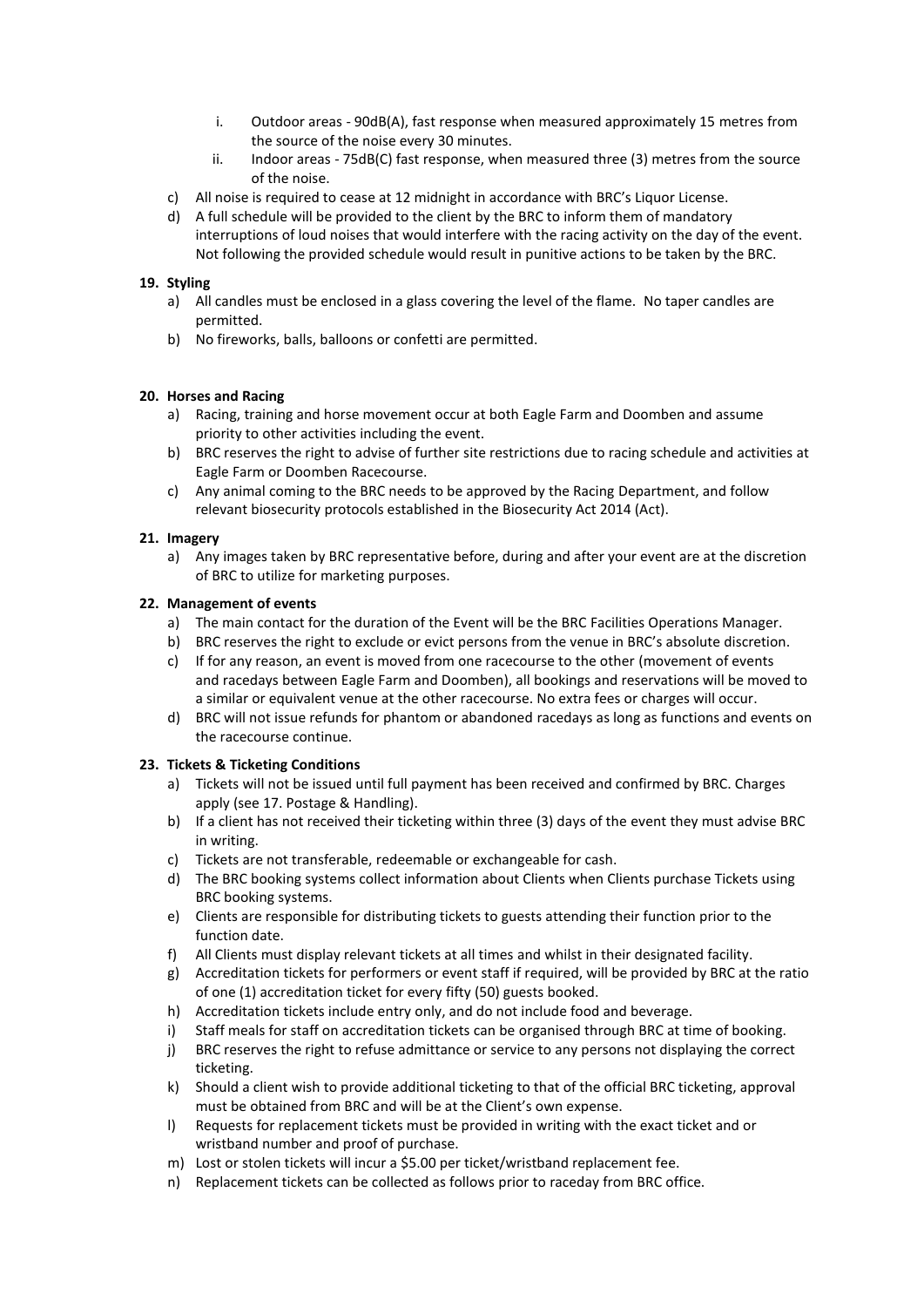o) Additional services such as postage and handling fees (see 18. Postage and Handling) will not be covered by BRC.

# **24. Postage & Handling**

- a) Once full payment is received in accordance with Tickets & Ticketing Conditions (see 6.1 Tickets & Ticketing Conditions) tickets will be sent to the client.
- b) Postage and handling fees will be charged as follows: Collection at the Gate: \$4.95 Express Post: \$9.95
- c) Collection at the Gate set up is at the discretion of BRC to organise with the Client.
- d) Should client not wish to incur postage and handling fees, client can opt for venue collection prior to event at no charge. Tickets must be collected prior to the day. Tickets cannot be collected on the day of the event.
- e) Client can opt for venue collection and send a courier to collect tickets at client's expense.

## **25. On-Selling & Scalping**

- a) Tickets are not to be resold or sold at a premium (including via online auction sites), or used for commercial, advertising or promotional purposes in connection with other goods or services without the written approval of BRC. Breach of this condition may result in cancellation of the ticket, refusal of entry to the ticket holder and offenders may be prosecuted. The validity of any ticket offered for resale by individuals or on third-party websites such as, but not limited to, Viagogo, Gumtree, Facebook Marketplace or Stubhub cannot be guaranteed.
- b) In the event of BRC approving the purchase of a corporate facility by a company for the purpose of on-selling, BRC will require the on-seller to forward all advertising materials for approval by BRC prior to print and distribution inclusive of pricing.
- c) Approved on-sellers must provide a complete list of all organisations/individuals attending their function.
- d) Approved on-sellers must follow all Terms and Conditions.

## **26. Client's obligations**

- a) The Client is to conduct the event according to the Event Details and must:
	- i. comply with all legal requirements and standards relevant to the event;
	- ii. obtain and comply with all approvals, permits, licenses or authorities for the conduct of the event;
	- iii. ensure that the Client's representatives, employees and contractors conduct themselves to the standard required of the Client under these terms and conditions;
	- iv. comply with all requirements and directions of the BRC relating to any matter affecting the safety of the venue, the site or the persons attending the event;
	- v. comply with and perform all obligations imposed under legislation including the Work Health and Safety Act applicable to the Client relating to the event;
	- vi. use the venue at its own risk and to the extent permitted by law the Client releases BRC from liability relating to loss or damage to persons or property occurring during the event; and
	- vii. indemnify the BRC in respect of any loss suffered by the BRC as a result of the Client's and/or its contracts, acts or omissions in the conduct of the event or performance of its obligations under these terms and conditions.
- b) Patrons must adhere strictly to the BRC's directions and signage prohibiting smoking in all smoke free areas of the racecourse as required by the Tobacco and Other Smoking Products Act 1998 (Qld). It is an offence under the Act to smoke in an area designated by the Act as a "smoke free area". This policy applies to all premises, and other venues owned, controlled or occupied by BRC (BRC premises), and to all BRC officers, management, and other employees, contractors, racing industry participants, visitors, and patrons and guests.

## **27. Public Liability and Insurance**

- a) BRC holds \$20 million in public liability insurance with a reputable insurance company for the site. A copy of the certificate of currency can he provided at the request of the Client.
- b) The Client will take out and maintain comprehensive insurance cover for all risks associated with the client (including but not limited to Public Liability Insurance to \$20 million per claim). The Client will provide copies of this insurance (if required) prior to the event day.